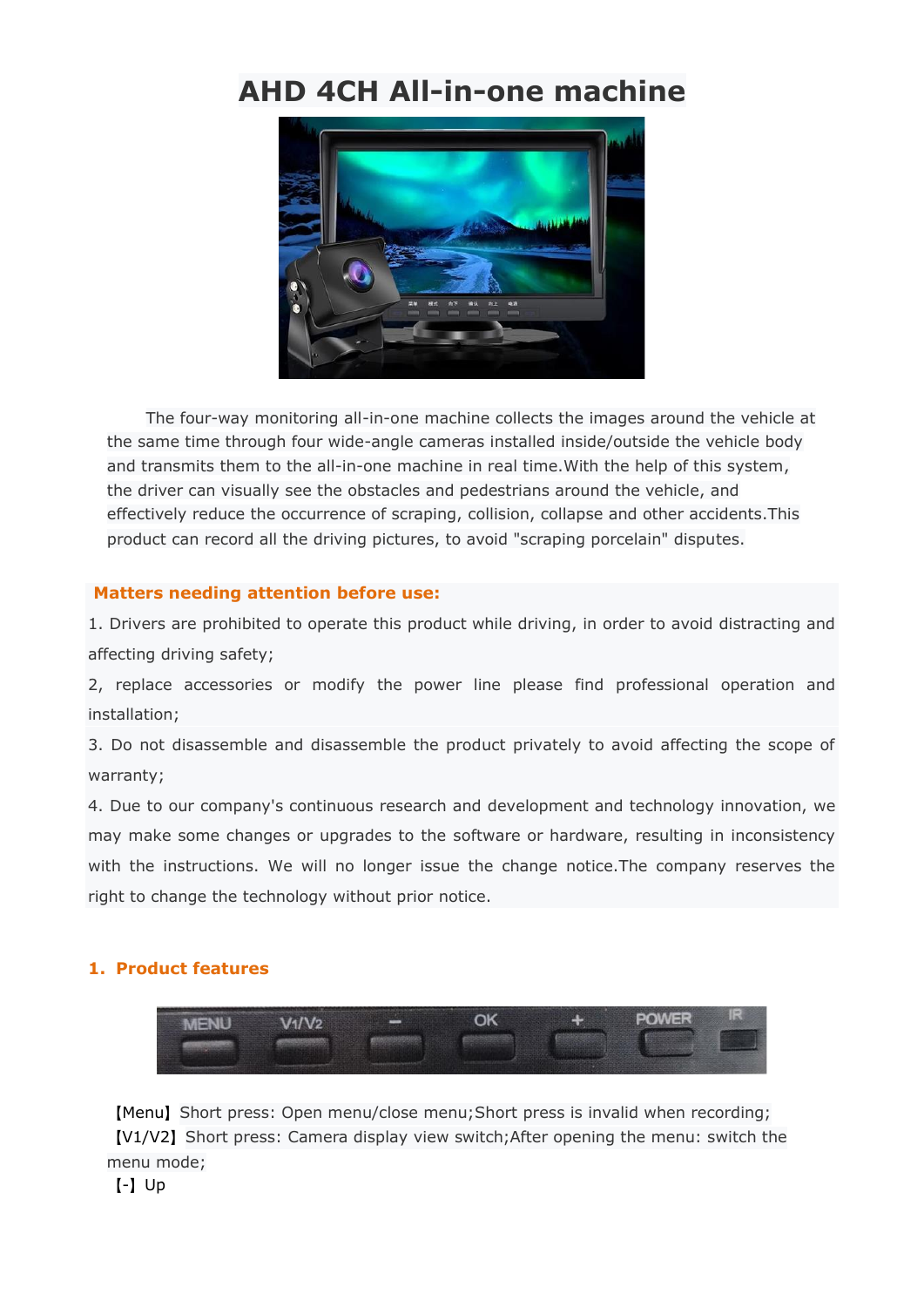【OK】Press on the home screen: Start/stop recording;Menu interface: Confirm key;【+】 Down

【Power】Short press: Screen on and off;Long press: switch on and off

# **2. Video interface**



As shown above, when a card is inserted, the icon of the card will appear in the lower right corner.

When recording, the red dot will flash.

Quickly switch to split screen mode:

Press [V1/V2] all the time to automatically switch to the next mode. All modes are described as follows:

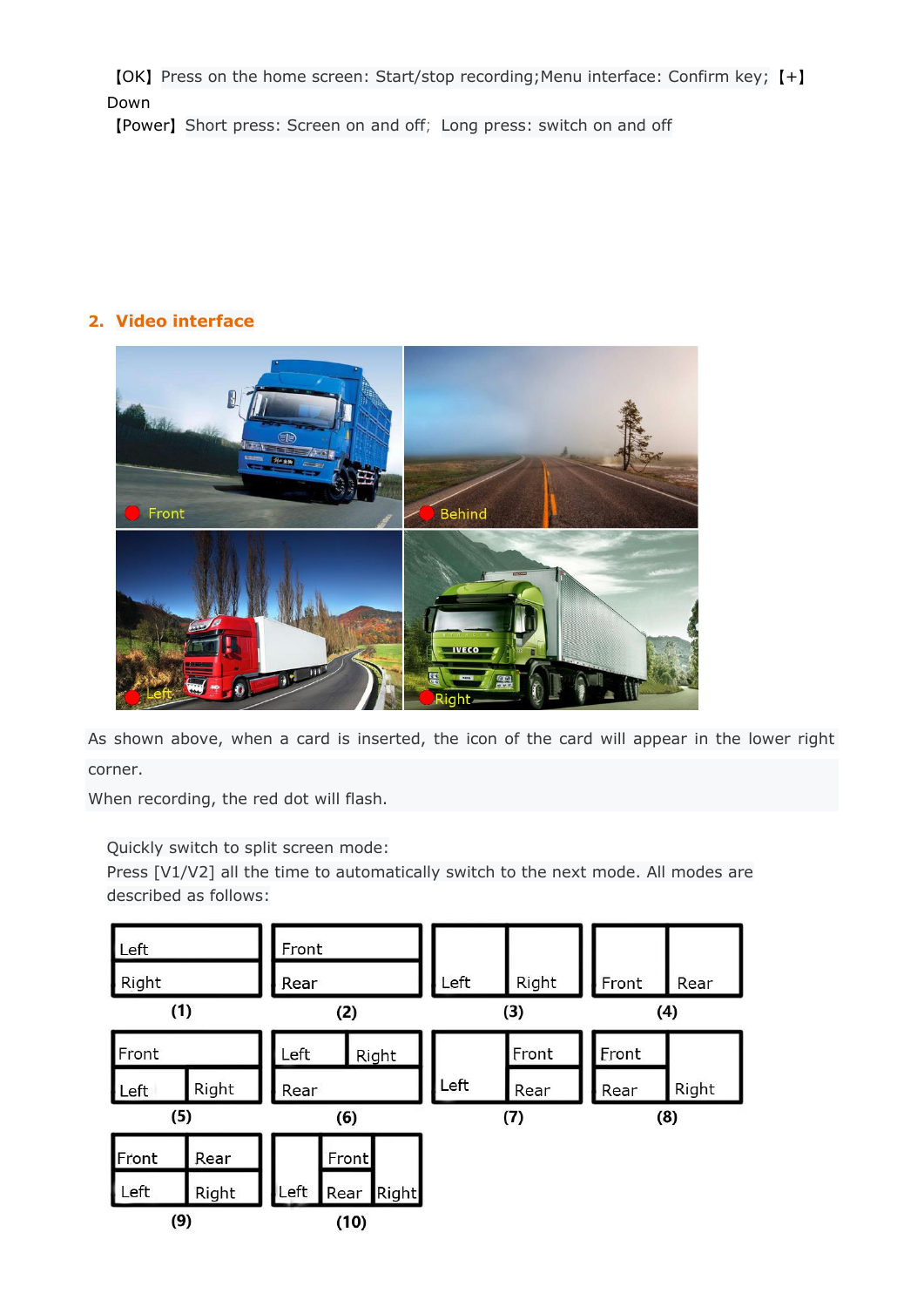## **4.System Settings**



### • video

Video file: The video file list is displayed. Video resolution: Set the video resolution. Segment time: Set the duration of each video file. Video sound: Sets whether to record sound. Image mirroring: Enable/disable the image mirroring function. Format: Formats an SD card.

#### • display

Split screen: Set the display mode for multiple cameras.

Channel delay: When the camera trigger line is triggered, the corresponding camera view is displayed immediately. When the trigger is removed, the delay is 2/3/5 seconds before returning to the multi-camera display mode. If you select "Off", it immediately switches back to the multi-camera display mode without delay.

Back-up line: whether to display the back-up line when switching to channel 4.

Screen saver: Sets the time when the screen is automatically turned off when no operation is performed.

Screen Brightness: High/Medium/Low Sets the screen brightness.

#### • system

Parking monitoring: set how long to delay shutdown after no ACC.

Language: Choose the language of each country.

Speaker Volume: High/medium/low sets the speaker volume.

Date setting: Sets the date of the machine.

Time setting: Sets the time of the machine.

Restore factory Settings: Restores factory Settings.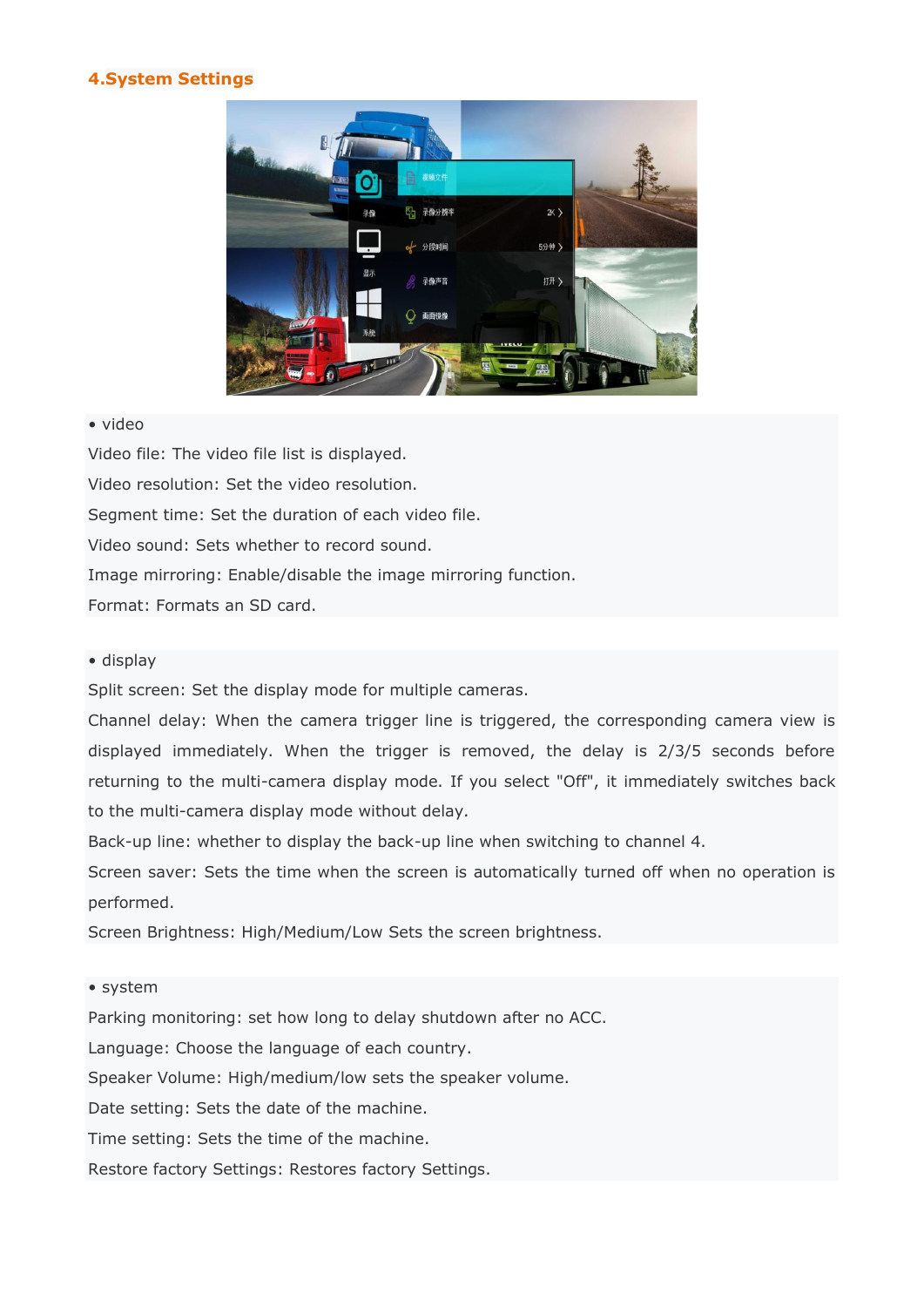# **5. File browsing**



Key operation: 【MENU】Switch to video preview 【-/+】Moves the selected item up or down 【OK】Play the video

## **6. Play interface**



Key operation: 【V1/V2】Pause/end the video 【OK】Pause/play the video

**7. Reverse pattern**